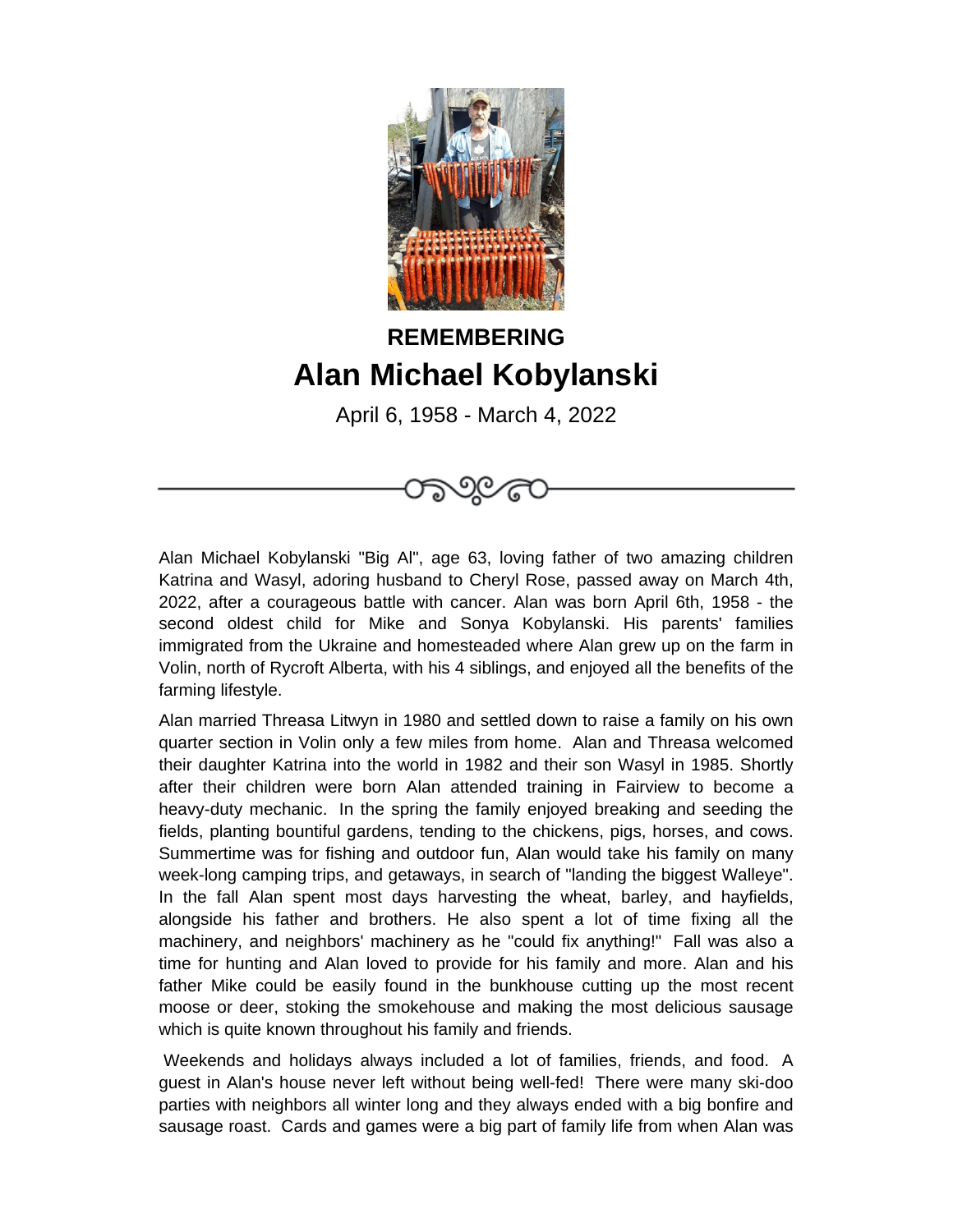young. There was always a game of Crib or Durak going on with his dad or his Uncle Roger where fun was poked, and a lot of laughter was shared.

 Alan left the Volin area in 2003 to focus on retirement and found Nakusp BC with Cheryl Rose whom he later married in 2010 at the Nakusp Hot Springs. Alan and Cheryl settled into this small town that had everything Alan had enjoyed his whole life, less the farming! Nestled in the mountains, Alan and Cheryl enjoyed the Columbia River for the fishing, the Kootenay mountains for their natural hot spring healing waters and BC's fertile land and extra-long growing season. This provided plentiful cherries, blueberries, mushrooms, and gardens. This was a retirement phase in which they both continued to work full-time but could fish every evening or take off on the weekend in search of Salmon if they wished. They upgraded their boat to a 21' ThunderJet Chinook and Alan took great pride in that beautiful boat. Him and Cheryl, his son Wasyl and Daughter Katrina spent countless hours fishing and having adventures in the majestic Kootenay Areas. Alan worked at Napa in Nakusp as - you guessed it; their one and only mechanic!

Alan possibly spent more time driving his boat than his truck with the arrow lake nearly minutes from his driveway; he could hop in the boat and be in the water fishing year long. Their back yard became a mini orchard with a generous harvest of blueberries, plums, apples, and apricots every year as Alan and Cheryl dialed in their green thumbs. His true growing pride was the garlic section of the garden. It wasn't uncommon for Alan to plant and harvest over 900 garlic bulbs, sending dozens to his children, sisters and his mother through the mail and utilizing the rest into his sausage recipes.

Alan's courage and strength in life were like none other, he will be forever remembered, in the hearts of his family and friends. He was an amazing man, father, grandpa, brother, friend, and husband that will be sadly missed and grieved until the end of time. We love you, Dad! OUR Big Al! Gone too soon.

Alan is survived by his wife Cheryl, daughter Katrina (Jason), son Wasyl (Josie), sisters Paula (Harvey) and Anne-Marie, brother Larry, his niece Jenna (Cory), nephew Andrew (Courtney) and his two beautiful granddaughters Hailey and Sofia. He was predeceased by his mother, father, and younger brother - Robert.

Alan's last wishes were to rest in the Volin Cemetery with his family and that there be a small gathering to celebrate his life at his son's farm where he spent a lot of time over the years. We would have some wonderful food, great speakers and awesome rock and roll classic music! AC/DC - Bob Seger - The Rolling Stones - Al loved good music! The family will extend that invite later.

Oh behalf of Alan, the family extends a heartfelt 'thank-you' to the Nakusp Hospital (Dr. Craig Cruschane), Homecare, and the Royal Canadian Legion for all the support during this extremely tough time.

"You held my hand

When I was small

You caught me when I fell

You're the hero of my childhood